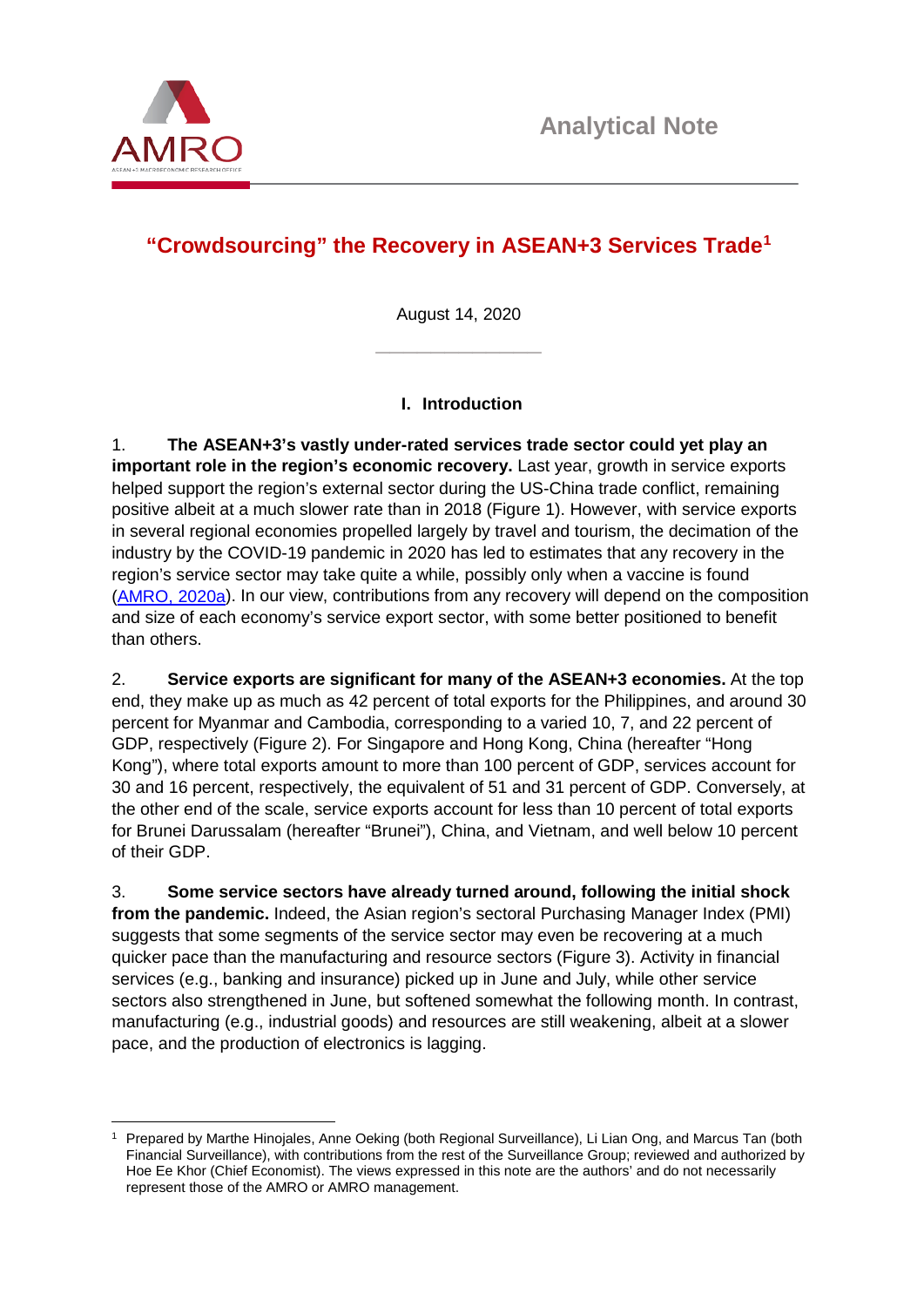4. **Our aim is to provide a guide on which ASEAN+3 economies are likely to see the quickest recovery in, and strongest contributions from, their services trade sectors.** In the absence of timely balance of payments data, whose publication tends to lag by several months, we employ a novel method of drawing on the AMRO surveillance team's expert judgment to rank the relative speed of recovery of the various service sectors. We then develop "crowdsourced" services trade indices for each member economy, based on those views.



**Figure 1. ASEAN+3: Performance of Goods and Service Exports** (Percent year-over-year; 3-month moving average)

Sources: National authorities; and AMRO staff calculations. Note: Tourist arrivals are for selected economies only where timely data are available, namely, Cambodia; Hong Kong, China; Korea; Singapore; Thailand; and Vietnam.



#### **Figure 2. ASEAN+3: Composition of Goods and Service Exports, 2015–19 Average**

 $\Omega$ 20 40 60 80 100 120 140 160 SG HK KH TH MY PH MM KR VN BN LA JP ID CN Goods Services

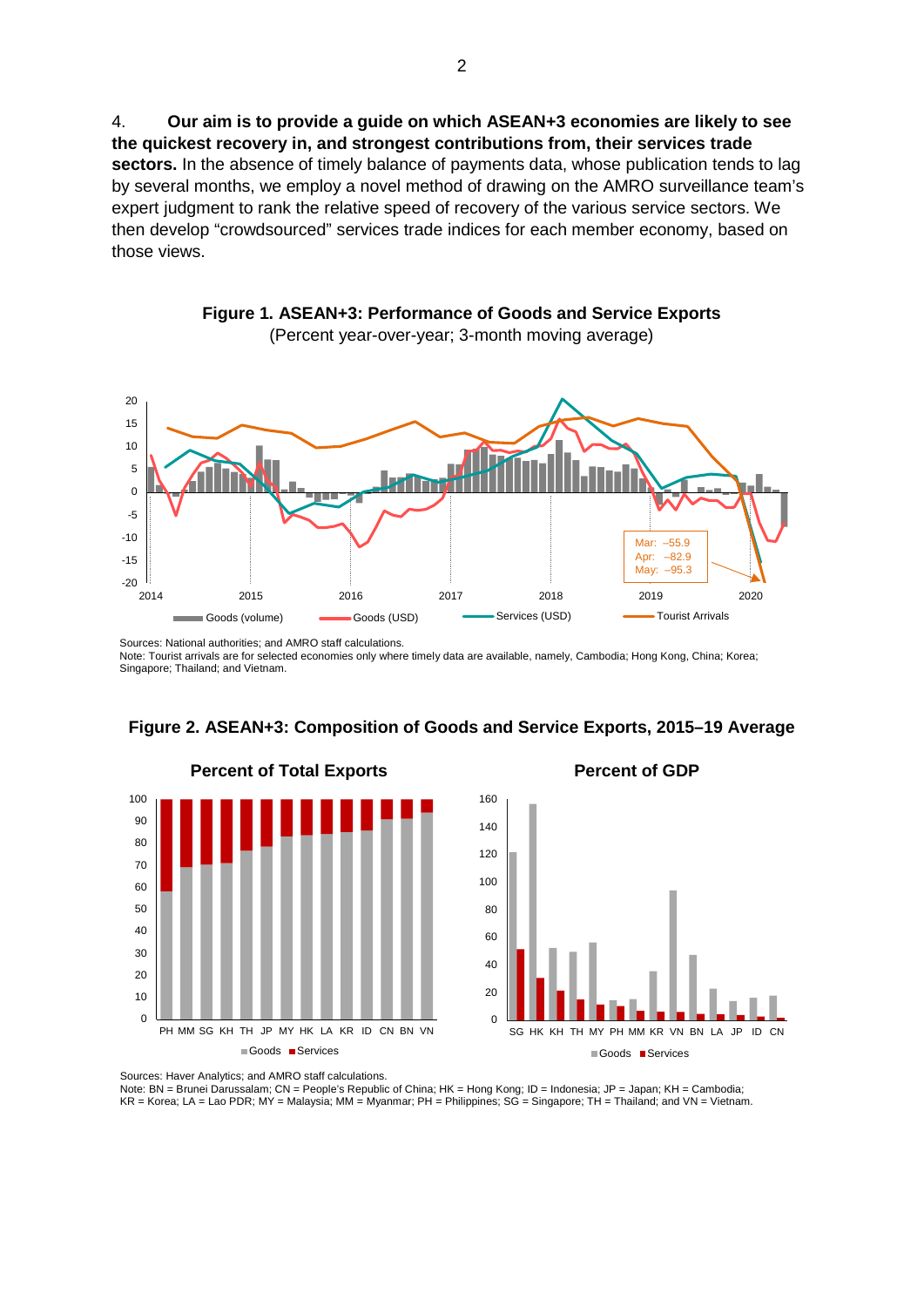

## **Figure 3. Monthly PMI: Global Electronics and Asia Sectors**

Source: IHS Markit.

Note: The PMI headings are coded by colors. The deeper the red the further below (< 40) from the diffusion level of 50; greener denotes the further above (> 60) from 50. A PMI reading above 50 denotes an increase in business activity over previous month, and a reading below 50 denotes otherwise.

## **II. Service Exports in the Region**

5. **The composition of service exports across the ASEAN+3 economies is highly diversified**. The IMF's Balance of Payments and International Investment Position Manual (sixth edition) (hereafter "BPM6") lists twelve categories of services, all of which are exported by the ASEAN+3 region to the rest of the world (Figure 4).<sup>[2](#page-2-0)</sup> Travel and transportation collectively account for between 40–50 percent of the region's total service exports, with the remaining portion led by telecommunications and financial services, shares of which have also increased over time (Figure 5).

6. **The COVID-19 pandemic has highlighted the dominance of the travel and transportation businesses for services trade in the ASEAN+3 region.** Except for a few economies, many in the region have more than 50 percent of their service exports coming from these sectors (Figure 6), which explains why they have been very vulnerable to border lockdowns and travel bans, put in place since February 2020 [\(Choo and others, 2020\)](https://www.amro-asia.org/a-lonely-planet-asean3-travel-and-tourism-in-the-time-of-covid-19/). As key tourist destinations—where tourism also contributes significantly to GDP—Cambodia

<span id="page-2-0"></span><sup>1</sup>  $2$  See Appendix I for the list of services and corresponding definitions.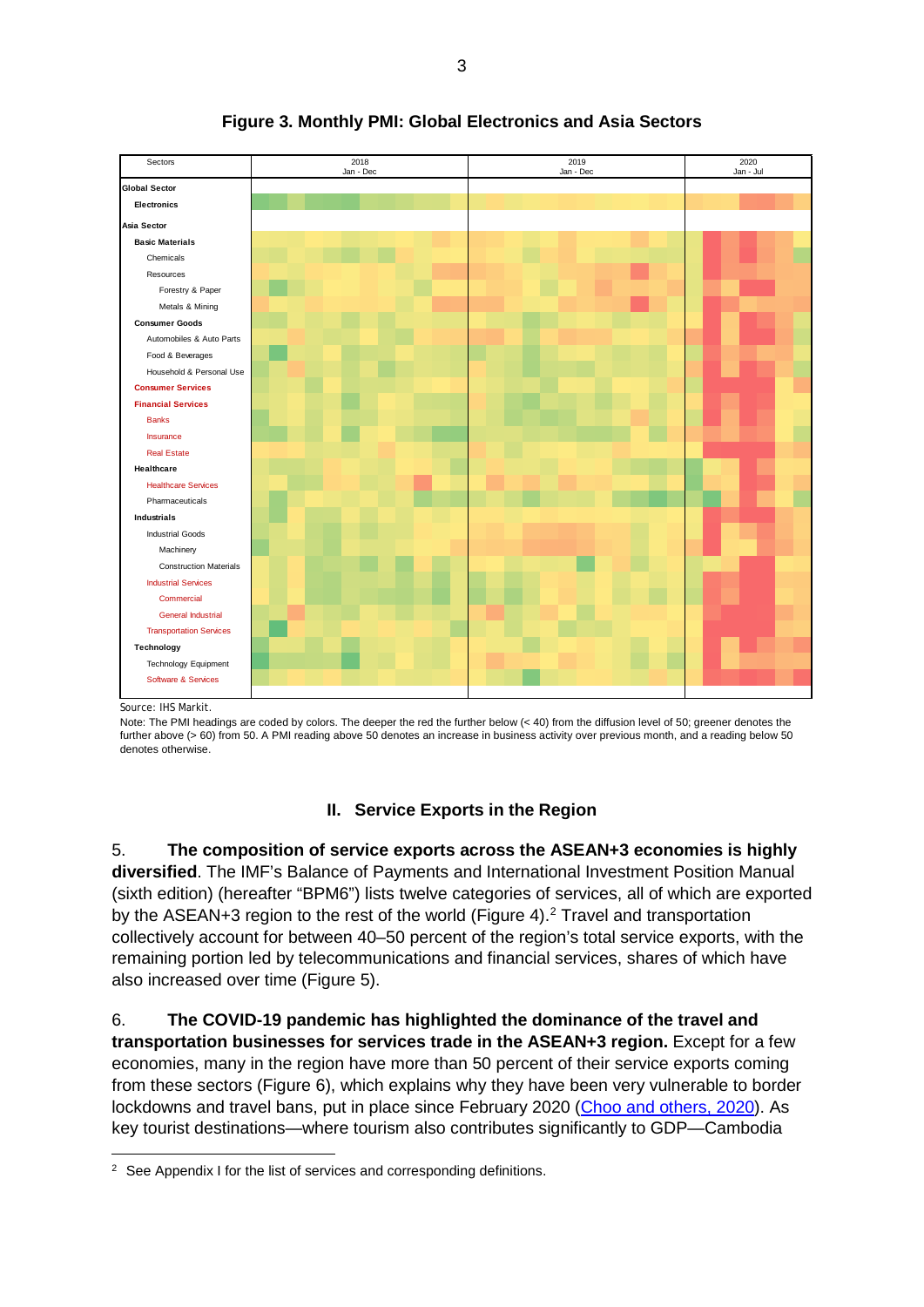and Thailand appear to be the most exposed to the loss in travel demand due to the pandemic. Meanwhile, supply chain disruptions, which have resulted in a decline in international freight activity, have severely affected key transportation hubs, notably, Singapore, Hong Kong, and goods export-driven economies, such as Brunei and Korea.



Sources: Haver Analytics; and AMRO staff calculations.

Note: Vietnam is not included in the total given that it does not report a sectoral breakdown of its services trade. n.i.e. = not included elsewhere.



**Figure 6. ASEAN+3: Composition of Service Exports, 2015–19 Average** (Percent share of total service exports)

Note: Vietnam is not included in the total given that it does not report a sectoral breakdown of its services trade. Vietnam's annual average service exports for 2015–2019 was USD 3.4 billion, while the annual average for goods exports during the same period was USD 53.6 billion. BN = Brunei Darussalam; CN = People's Republic of China; HK = Hong Kong; ID = Indonesia; JP = Japan; KH = Cambodia; KR = Korea; LA = Lao PDR; MY = Malaysia; MM = Myanmar; n.i.e. = not included elsewhere; PH = Philippines; SG = Singapore; and TH = Thailand.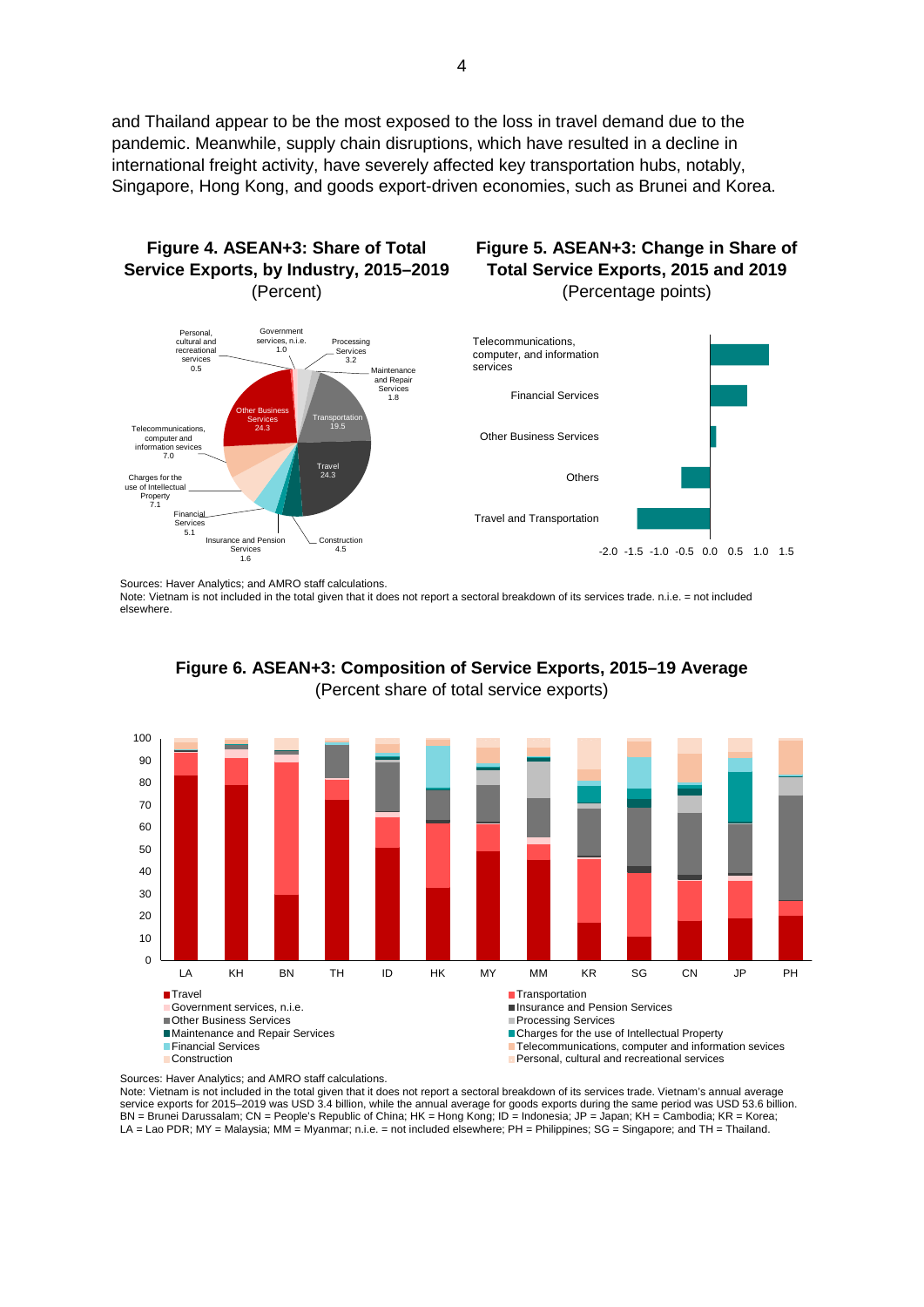7. **A breakdown of service exports reveals where the potential drivers of growth may be for the region's economies, post-pandemic**. Containment measures, restrictions on international movements, and strict social distancing mean that demand and supply activity in some service sectors is unlikely to return to pre-pandemic levels any time soon. Consequently, those economies with high reliance on travel and transportation service exports will likely see subdued growth in service exports for some time to come. Similarly, service sectors that involve physical interactions, such as accommodation, aviation, construction, maintenance and repair, recreational services, and those auxiliary to manufacturing, will continue to be negatively affected.

## **III. "Crowdsourced" Services Trade Recovery Rankings**

8. **So, which services trade sectors are likely to recover first?** We conducted an independent, internal survey with AMRO's Surveillance Group to obtain consensus on the speed of recovery across the various services trade sectors (Appendix I). Staff were asked to rank the 12 sectors defined in BPM6, in the order of what they thought the relative speeds of recovery would be, with a rank of 1 being the fastest, and 12 the slowest. A total of 33 responses was collected and the rankings for each of the 12 services trade sectors were subsequently averaged to obtain the consensus rankings (Figure 7).

### **Figure 7. ASEAN+3: AMRO Staff's Rankings of the Relative Speed of Recovery in 12 Services Trade Sectors** (Average rank)



Source: AMRO staff estimates.

Note: Rankings are relative—a rank of 1 denotes the trade services sector that is expected to recover fastest among the 12 sectors; a rank of 12 denotes the slowest.

## 9. **There are clear trends in AMRO staff's views on some of the sectors.** The

distributions of surveyed rankings are manifestly skewed for the more obvious sectors, but are quite even for several others that are less so (Appendix II):

• Unsurprisingly, respondents are of the view that travel, transportation, and recreational services will be slowest to recover.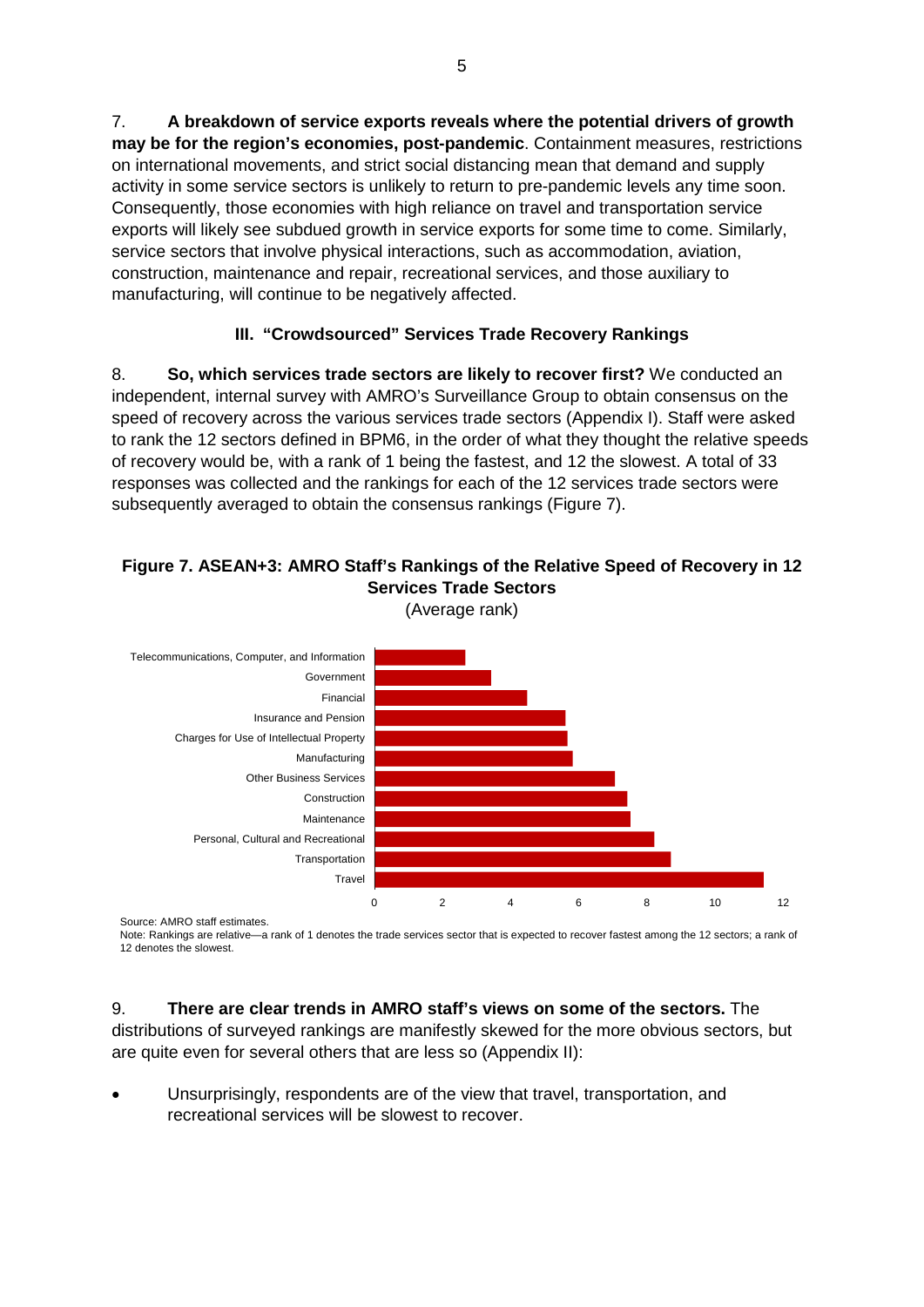- Conversely, areas such as financial, government, and telecommunications and information services are considered most likely to recover quickly (or be least affected).
- The distributions in responses on the manufacturing and other business service sectors are quite even.
- Among the remaining services, those requiring on-site presence (e.g., construction and maintenance), tend to be lower ranked, while those that may be delivered online (e.g., intellectual property, insurance and pension) are expected to turn around more rapidly.

## **IV. The AMRO Services Trade Indices**

10. **Based on the survey results, we first derive the AMRO Services Trade Recovery Index (STRI) for each ASEAN+3 economy.** To create the index, we weight the survey rankings of the relative speed of recovery in the 12 services trade sectors with the (2015–19 average) share of each of these sectors in an economy's total service exports. The estimates are then normalized to between 0–1, where an index of 0 represents slowest to recover and 1 denotes quickest to turn around, such that:

AMRO Services Trade Recovery Index  $= \sum_{n=1}^{\infty} \frac{12 - \text{component average ranking}}{11}$  $\frac{1}{11}$  × component % share.

11. **The STRI reveals which economies' service exports are likely to recover quickest**. The Index is highest for Singapore and the Philippines, followed by China and Japan (Figure 8), indicating that these economies export a larger share of services in sectors that AMRO staff anticipate will recover more quickly (e.g., financial services for Singapore and other business services for the Philippines). Service exports are expected to take longer to recover in economies such as Thailand, Cambodia and Lao PDR because of their concentration in travel-related activities.

12. **Ultimately, the size of service exports relative to an economy's GDP is key in terms of their contribution to its overall recovery from the pandemic.** We weight an economy's STRI by the ratio of its service exports to GDP, to estimate the AMRO Services Trade Contribution Index (STCI), which incorporates both the speed and size of recovery:

AMRO Services Trade Contribution Index  $=$   $\frac{\text{Service exports}}{\text{GDP}} \times \text{STRI}.$ 

13. **The importance of service exports to the recovery of individual ASEAN+3 economies changes once size is taken into account, as identified by the STCI.** In other words, service exports could provide important support to recovery in economies with a high STCI (Figure 9). The economy could either have: (1) a relatively lower STRI but with a large service export sector as a percentage of GDP (e.g., Hong Kong); or (2) a high STRI and a large service export sector (e.g., Singapore). In contrast, service exports that only make up a very small part of GDP would play a much more limited role even for economies with high STRI scores (e.g., China and Japan).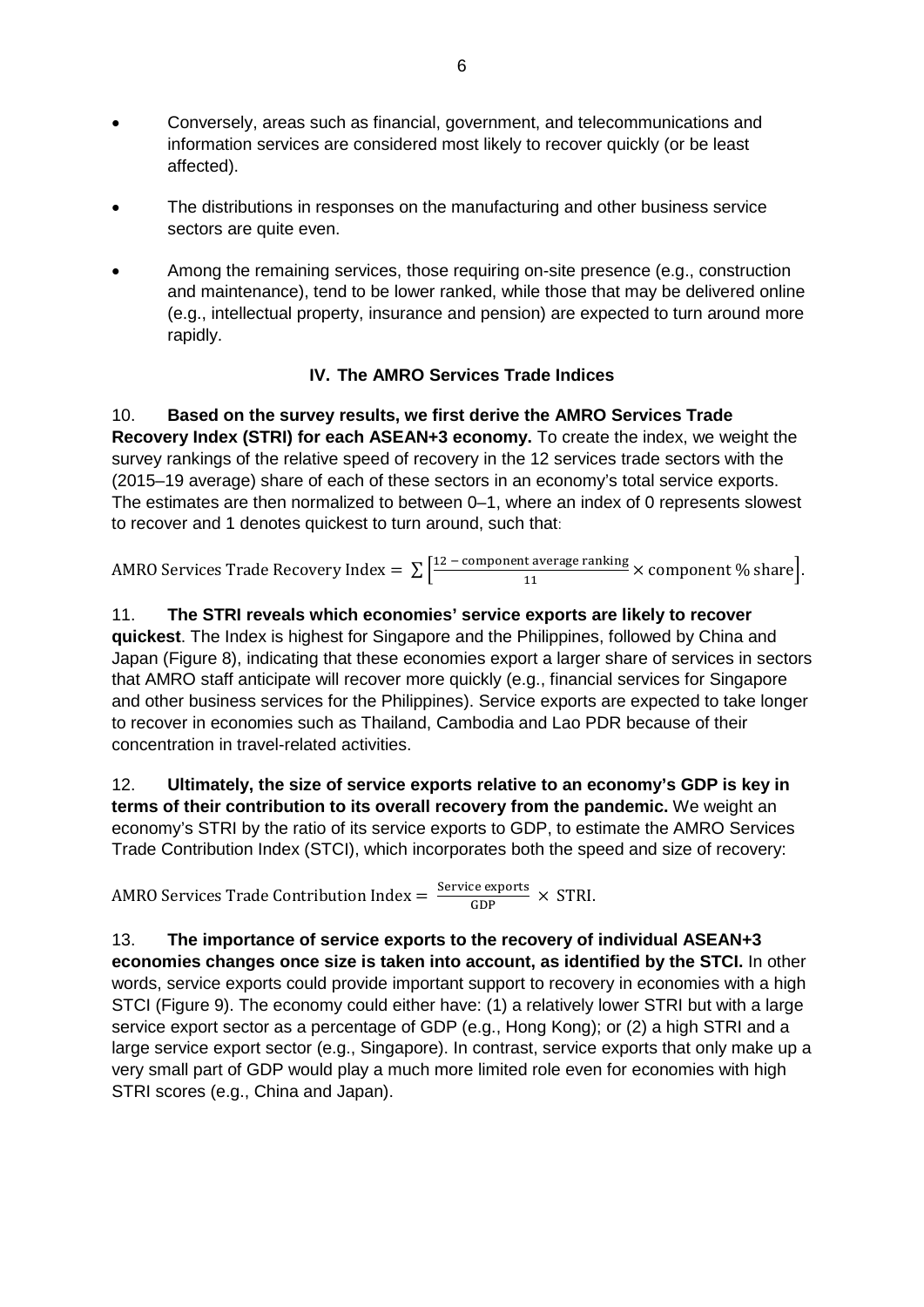

#### **Figure 8. ASEAN+3: AMRO Services Trade Recovery Index (STRI) Figure 9. ASEAN+3: AMRO Services Trade Contribution Index (STCI)**



Sources: Haver Analytics; and AMRO staff estimates.

Note: The STRI is normalized to a range of 0–1; the higher the index, the quicker the recovery in service exports. The STCI could potentially be >1 if a country's service exports are >100 percent of GDP; the higher the index, the quicker and larger the contribution of service exports to recovery. Vietnam is not included in the total given that it does not report a sectoral breakdown of its services trade. BN = Brunei Darussalam; CN = People's Republic of China; HK = Hong Kong; ID = Indonesia; JP = Japan; KH = Cambodia; KR = Korea; LA = Lao PDR; MY = Malaysia; MM = Myanmar; PH = Philippines; SG = Singapore; and TH = Thailand.

### **V. Conclusion**

## 14. **The US-China trade conflict and the COVID-19 pandemic underscore, now more than ever, the importance of having a diversified export sector.** This note does the following:

- rank the relative speed of recovery of each services trade sector via an internal survey of AMRO surveillance staff;
- estimate which ASEAN+3 economy would likely see the quickest recovery in their service exports based on the sectoral composition of those exports; and
- determine which ASEAN+3 economy would likely get the biggest boost to growth from their service exports, in terms of speed and size.

## 15. **Our findings suggests that ASEAN+3 economies could adopt various strategies to refocus and diversify activity to strengthen their resilience against the unexpected.** For example:

- Economies that are highly reliant on manufactured goods or commodity exports could potentially grow their service exports (e.g., China and Vietnam, Brunei and Indonesia);
- Economies that generate relatively large service exports, but which are very narrowly focused, such as on tourism, could diversify their basket of services (e.g., Cambodia, Thailand);
- Economies that have well-diversified service exports, but which currently contribute little to GDP, could upscale their service export sectors (e.g., China, Japan, Korea, the Philippines);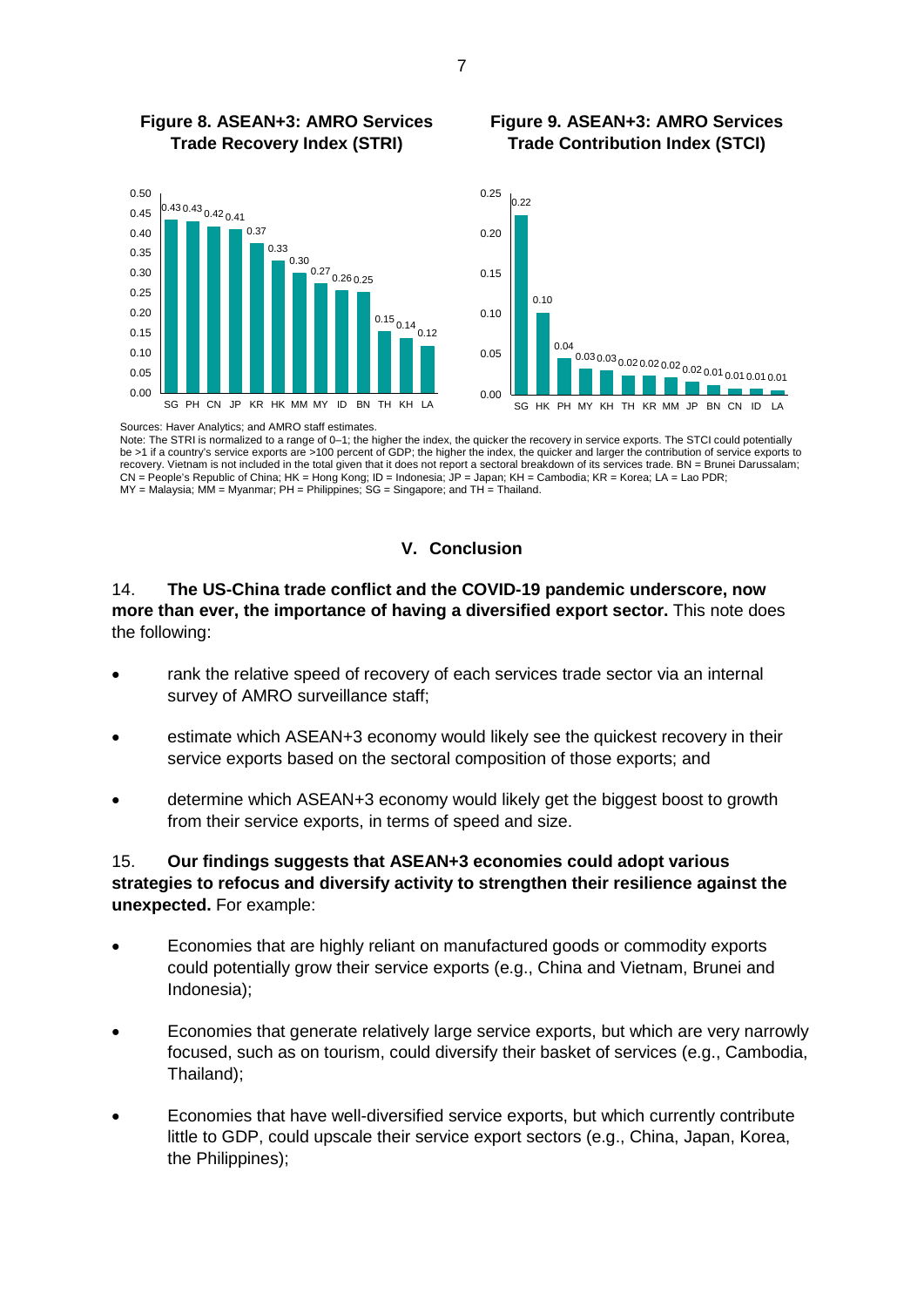• Economies that have well-diversified service exports, which already contribute significantly to GDP, could take advantage of the existing breadth and economies of scale by further developing the sectors that are benefiting from the pandemic (e.g., Singapore, Hong Kong).

16. **The pandemic has identified the "defensive" service industries, that is, those that are likely to continue to do well irrespective of whether a vaccine is found or not.** In particular, services involving research and development, professional and management consulting services, as well as business process outsourcing—which can be undertaken remotely—have demonstrated that they can continue to be executed, and in a more costefficient manner, during the pandemic. Meanwhile, other activities that are also not sensitive to social distancing requirements, such as digital services, digital banking, telecommunications, and other computer services, represent promising growth drivers for the region [\(AMRO, 2020b\)](https://www.amro-asia.org/full-report-asean3-regional-economic-outlook-2020/), and are likely to accelerate in the wake of the pandemic.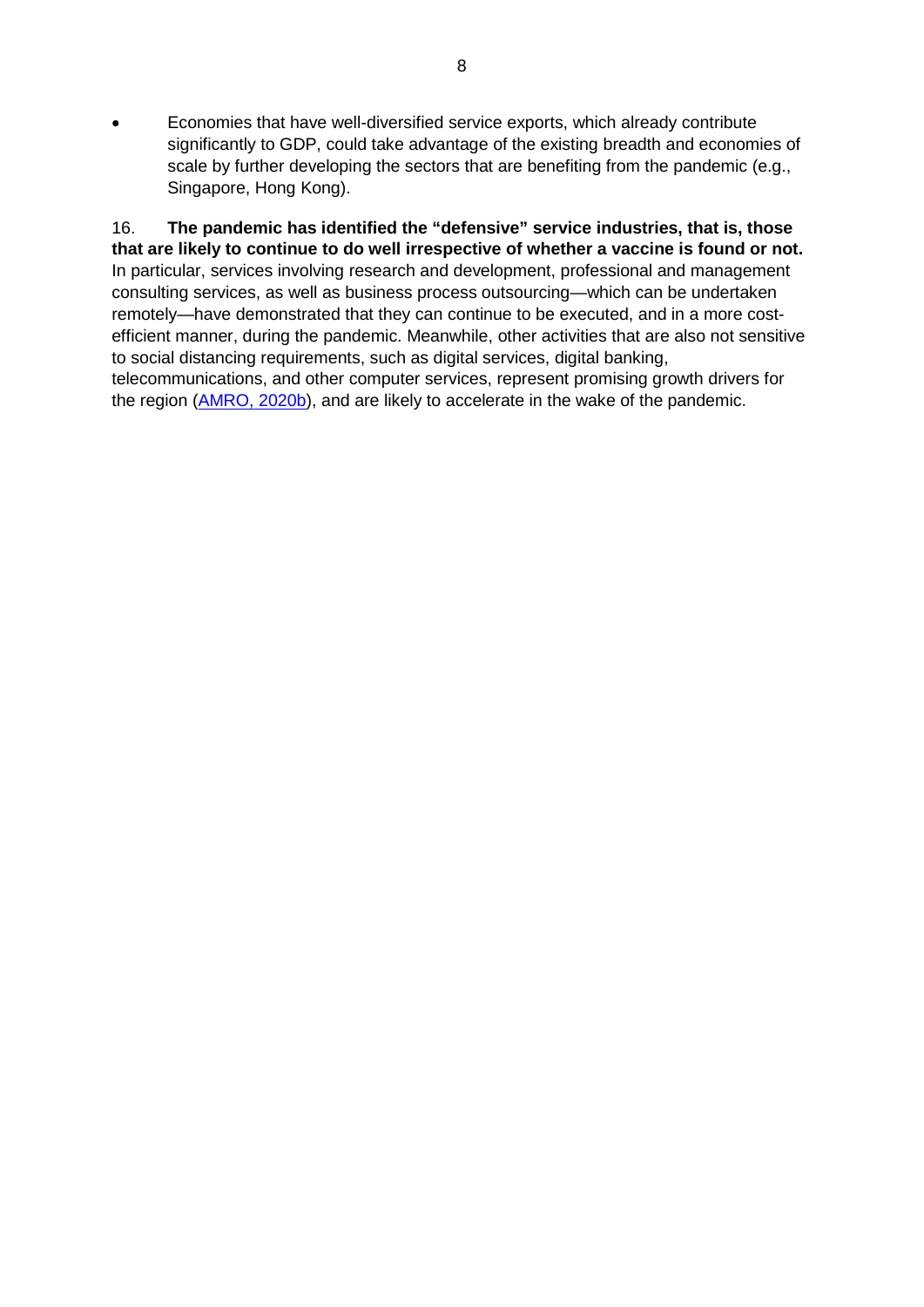## **Appendix I. AMRO Internal Survey on ASEAN+3 Relative Speed of Recovery in Services Trade**

### **Appendix Figure 1.** *Survey Monkey* **Example**

## **Recovery in Services Trade**

1. Please rank the order in which you expect the services trade sectors below to recover from the pandemic, with 1 being the quickest and 12 being the slowest.

Tip: Instead of selecting the numbers in the drop down box and changing them when you calibrate the rankings, you can just drag and move the boxes in the order of your preferred rankings.

|   | Manufacturing<br>(processing, assembly, labeling, packing on physical inputs undertaken by enterprises that do not<br>own the goods concerned, e.g., oil refining, assembly of electronics)                       |
|---|-------------------------------------------------------------------------------------------------------------------------------------------------------------------------------------------------------------------|
| ≡ | Maintenance and Repair<br>(e.g., maintenance and repair of ships, aircraft, including any parts or materials supplied by the<br>repairer)                                                                         |
| ≡ | Transportation<br>(carriage of people and objects from one location to another, e.g., cruises, postal and courier<br>services)                                                                                    |
|   | Travel<br>(goods and services acquired by nonresidents during visits, e.g., business travel expenses, student<br>tuition and living costs)                                                                        |
|   | Construction<br>(creation, renovation, repair, or extension of fixed assets, e.g., construction of roads, site<br>preparation, painting)                                                                          |
|   | Insurance and Pension<br>(e.g., life insurance and annuities, non-life insurance, reinsurance, freight insurance, pensions)                                                                                       |
|   | Financial<br>(financial intermediary and auxiliary services, except insurance and pension fund services, e.g.,<br>credit card services, commissions, and charges related to financial leasing)                    |
|   | Charges for Use of Intellectual Property<br>(e.g., patents, trademarks, copyrights, industrial processes and designs including trade secrets,<br>franchises)                                                      |
|   | Telecommunications, Computer, and Information<br>(e.g., broadcast or transmission of images and data, data-processing)                                                                                            |
|   | <b>Other Business Services</b><br>(research and development services, professional and management consulting services, waste<br>treatment and de-pollution, agricultural, and mining services, operating leasing) |
|   | Personal, Cultural and Recreational<br>(e.g., production of motion pictures, health services, education services)                                                                                                 |
|   | Government<br>(services supplied by and to government, embassies and international organizations)                                                                                                                 |

9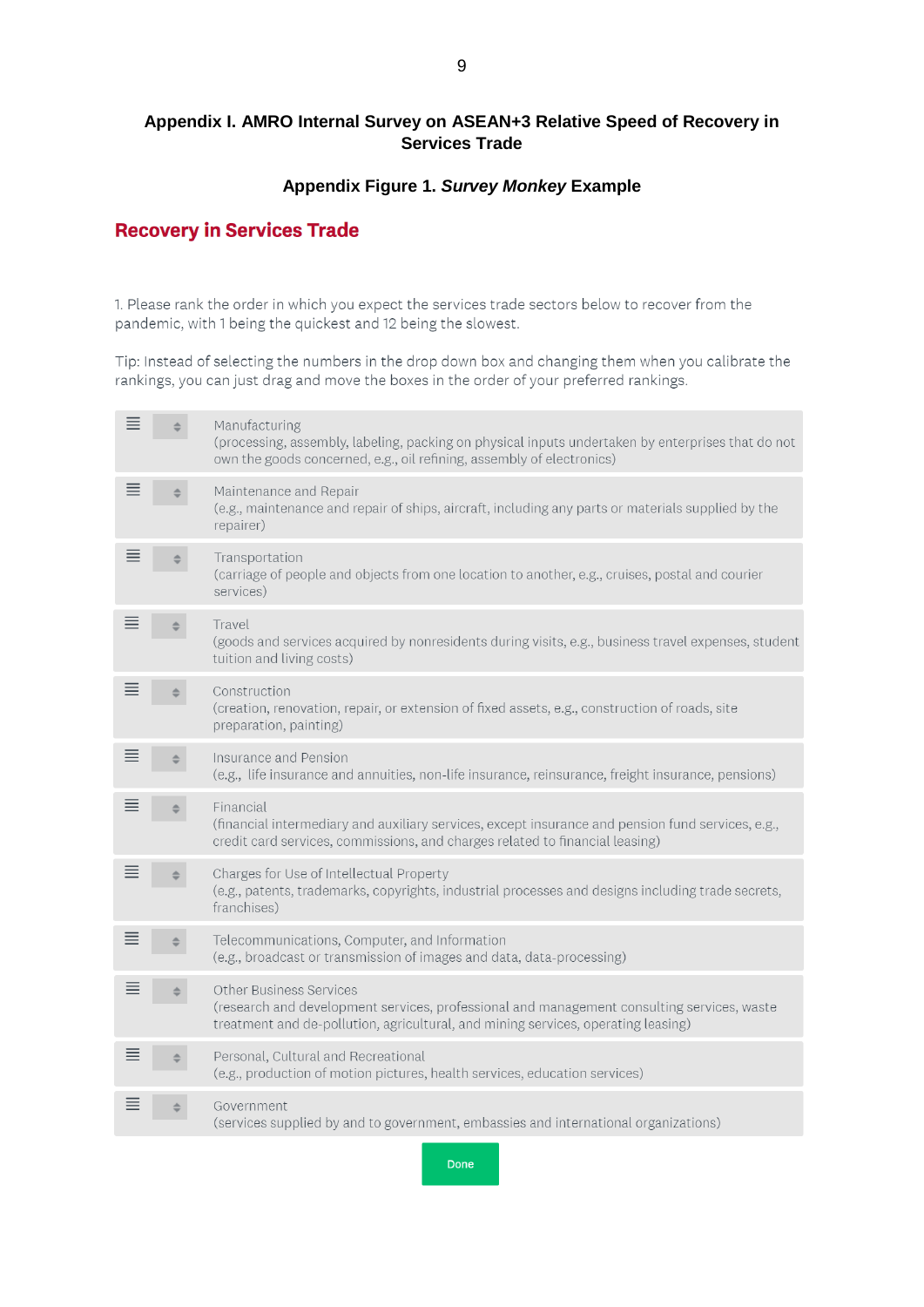

**Appendix Figure 1. ASEAN+3: Distribution of AMRO Staff's Rankings of the Relative Speed of Recovery in 12 Services Trade Sectors** (Number of votes)





**Government**





**Financial Insurance and Pension**



#### **Charges for Use of Intellectual Property Manufacturing**





Sources: Haver Analytics; and AMRO staff estimates.

Note: Rankings are relative—a rank of 1 denotes the trade services sector that is expected to recover fastest among the 12 sectors; a rank of 12 denotes the slowest.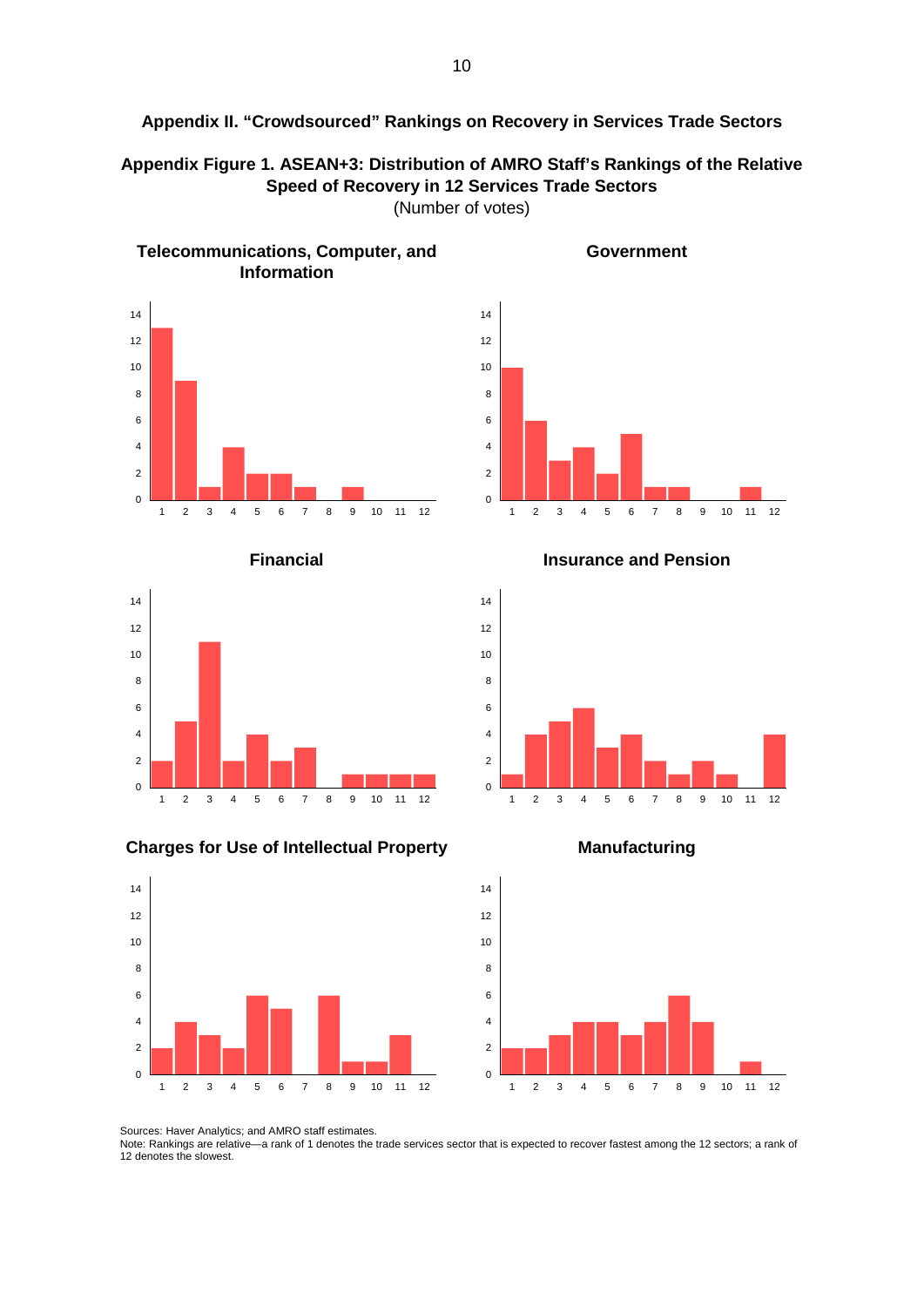## **Appendix Figure 1. ASEAN+3: Distribution of AMRO Staff's Rankings of the Relative Speed of Recovery in 12 Services Trade Sectors** (Number of votes)

(Continued)



**Other Business Services Construction** 







## **Transportation Travel**



**Maintenance Personal, Cultural and Recreational**







Sources: Haver Analytics; and AMRO staff estimates.

Note: Rankings are relative—a rank of 1 denotes the trade services sector that is expected to recover fastest among the 12 sectors; a rank of 12 denotes the slowest.